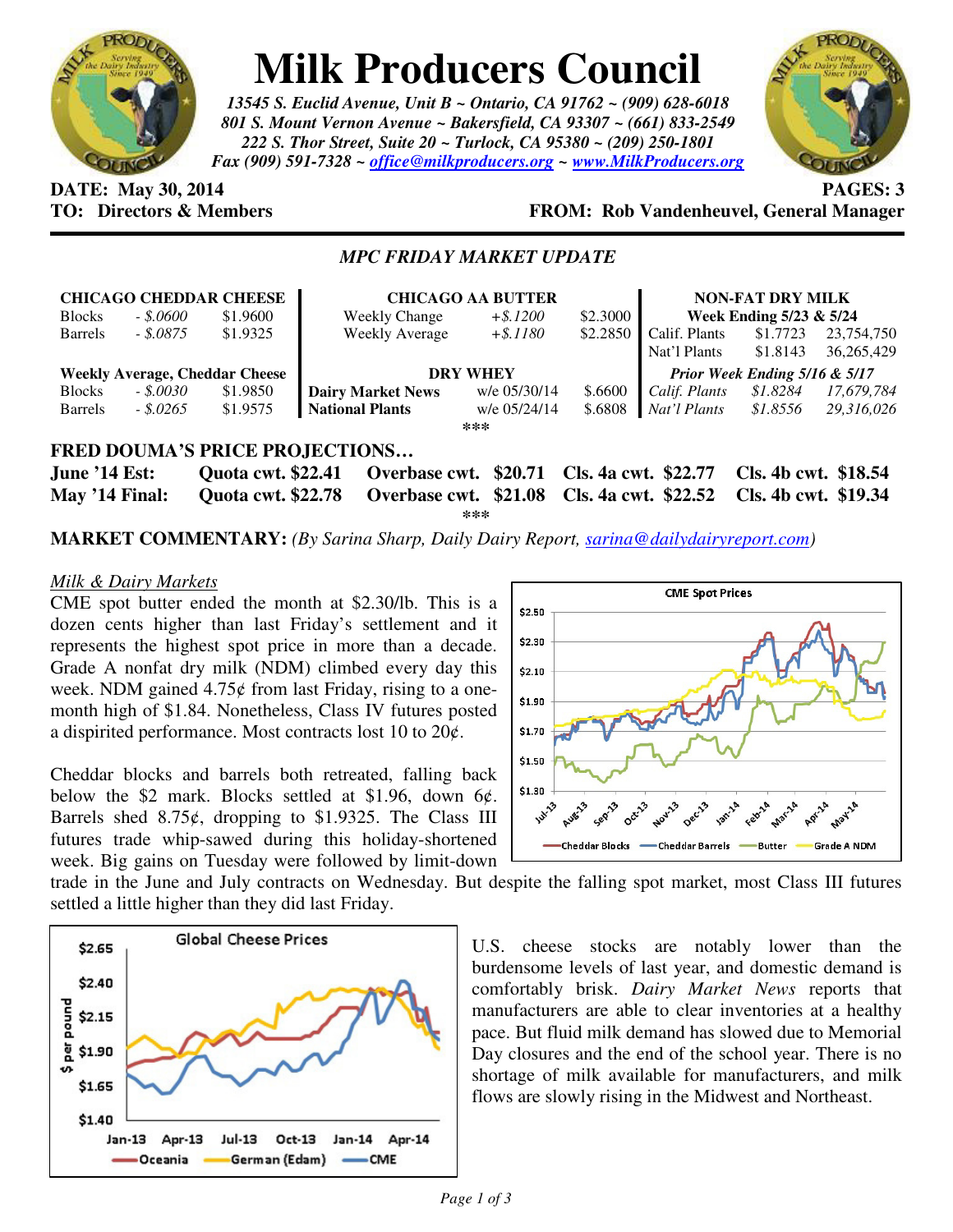Overseas milk output has been very strong for months, and the prices of all dairy products are sliding. Since peaking in late March, Oceania Cheddar prices have fallen 13% and German Edam has shed 14% of its value. U.S. cheese prices outran the markets overseas and had further to fall. Since late March, the weekly average Cheddar block price has fallen 18%. Still, European cheese is generally cheaper than U.S. product, and U.S. export sales are waning. If European cheese prices continue to slide, or if there is a notable uptick in Midwest

milk output, U.S. cheese prices will likely come under further pressure.

Churn rates increased over the holiday weekend. But butter makers remain uncomfortable with historically low stocks during a time when they typically build inventories. Rising prices have helped to dampen sales somewhat, but demand remains better than expected and ice cream manufacturers are pulling on cream supplies. Overseas markets offer a discount to U.S. butter, but for now concerns about domestic supplies have muted the impact that this might have on U.S. butter prices.



Milk powder prices continued to slide at the GDT last week, and European markets have been steady or lower. *Dairy Market News*, the National Dairy Product Sales Report (NDPSR) and the California Weighted Average



Price (CWAP) series have all signaled a steady drop in the NDM market. Lower prices have encouraged higher sales volumes. CWAP sales volume was greater than in any week since March 2012. The NDPSR also reported very heavy sales.

USDA reported the May All-Milk price at \$24.70/cwt. This was  $60¢$  lower than the April All-Milk price but it is \$6/cwt. greater than last year's price. The California All-Milk price fell from \$23.41 in April to \$22.30 this month. With milk prices holding near historic highs, dairy producers are enjoying excellent margins.

National average feed costs, as calculated using USDA's Ag Prices report and a standard ration, stand well below the painfully high levels of the past two or three

years. This index is important because it serves as the basis for payments from federal margin protection programs. However, national average margins hardly reflect individual circumstances. Grain prices are indeed lower than last year, and they continued to slide this week. But soybean meal futures are hovering near record highs around \$500 per ton. Delivered prices are even higher. Forage prices are stubbornly high, particularly in the West. Amidst severe drought, California dairy producers are scrambling to secure quality hay supplies well north of \$300 per ton. The cost of milk production in the West is near record highs. Feed costs are likely to remain lofty at least until forage becomes more plentiful and protein feeds are not restricted by vigorous export